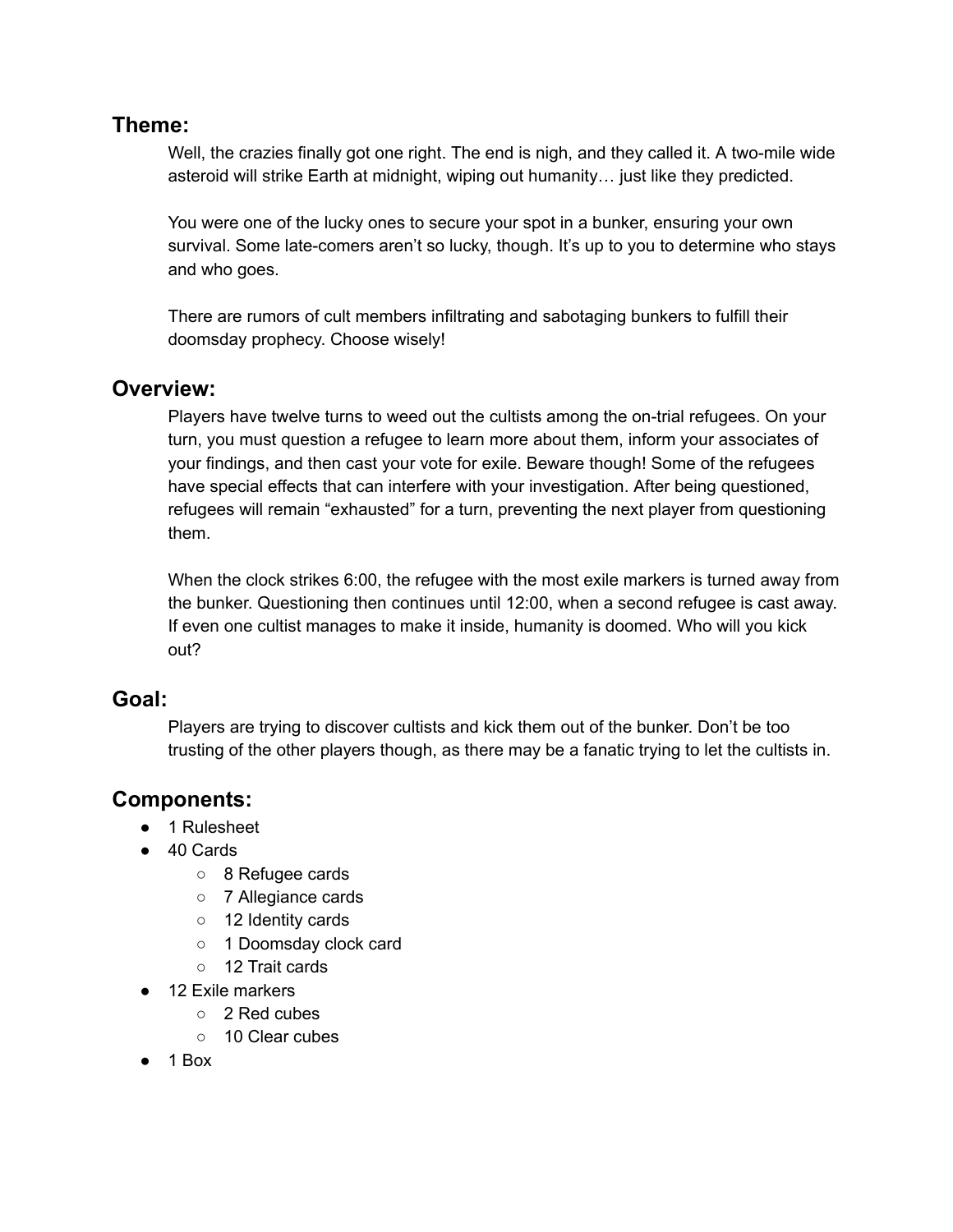# **Rules:**

#### **Setup:**

Allegiance cards:

Collect the allegiance cards based on the numbers of players as shown in the list below. Shuffle the allegiance cards and deal one facedown to each player. One card will be set aside; do not reveal it. Your allegiance card will dictate how you will win the game.

 Players….1 Fanatic, 4 Civilians Players….1 Fanatic, 3 Civilians Players….1 Fanatic, 4 Civilians Players….2 Fanatics, 4 Civilians Players….2 Fanatics, 5 Civilians

You may not show this card to any other player. You may claim whether you are or are not a fanatic (and you may lie).

**Note:** If playing with 2 players, each player will receive an additional allegiance card after round 6. If one of the players has a fanatic allegiance card, regardless of if they had a civilian card first or not, they are a fanatic.

#### Identity Cards:

Shuffle the identity cards and deal two face-down to each player. Each card will list an ability that may be used once per game. Each player will choose to keep one of the two identity cards, then discard the other face-down. Set the discarded identity cards aside. Each chosen card must be kept secret until revealed to play its effect.

**Note:** If an identity card conflicts with a game rule, trait card, or refugee card, the identity card takes priority.

#### Refugees and doomsday clock:

At the beginning of the game, place the doomsday clock in the center of the play area, and put an exile token on each number of the clock. Be sure to place the red exile markers at 6 and 12. If playing with 2 players, be sure to use the side of the doomsday clock labeled "2 Players."

Shuffle the refugee cards and draw six. Place these six refugees in a face-up circle around the doomsday clock, ensuring there is a refugee at exactly 6 and another at 12, with two more on each side. Return the remaining refugees to the box; they will not be used in this game.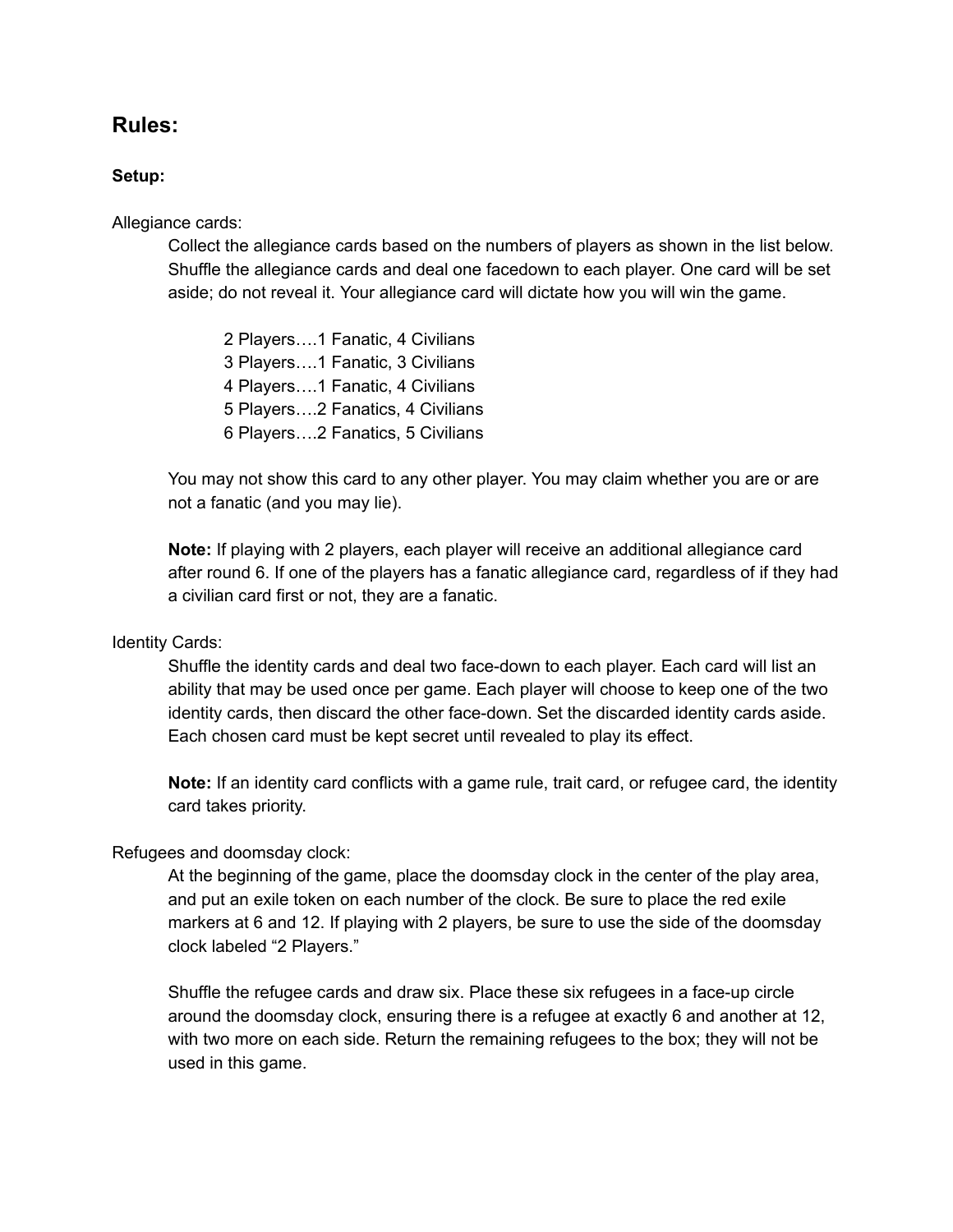Shuffle all of the trait cards together and deal two cards face-down to each refugee. There will be an icon on each refugee card denoting if their trait cards should be side-by-side or stacked. Follow this placement guide for each refugee.



## **Gameplay:**

Randomly select a first player. Play goes as follows:

- 1. Question a refugee
	- a. Question any non-exhausted (i.e. face-up) refugee by making a selection and following the rules printed on the refugee's card. Unless otherwise noted on the refugee card, a basic questioning round involves secretly viewing one of a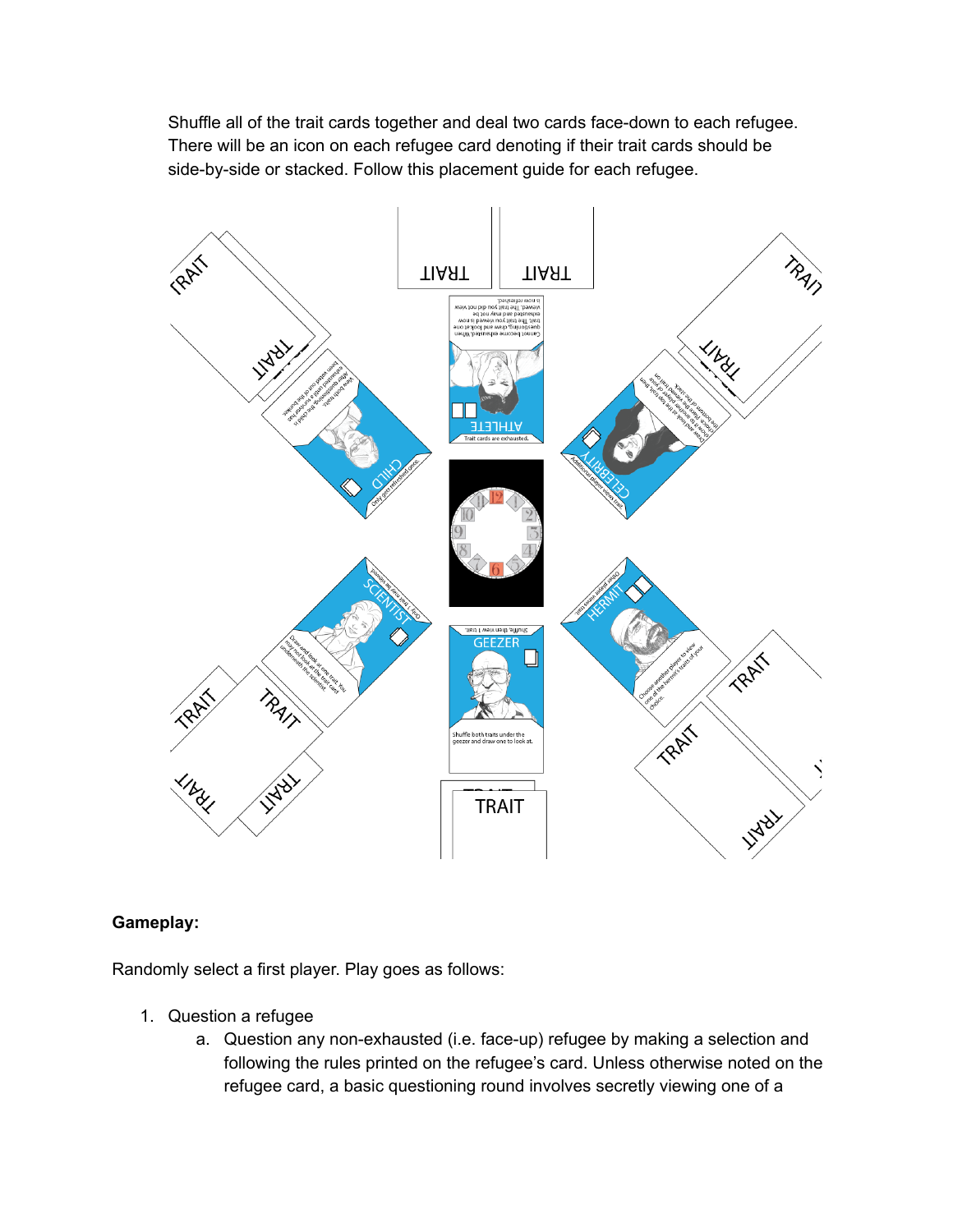refugee's trait cards. You may claim the refugee **is** or **is not** a cultist, but you may not claim that the refugee has any specific trait card.

**Ex:** On her turn, Jen questions the Geezer and sees that he has a "Cultist" trait card. She may now claim that he is or is not a cultist. Jen herself has a fanatic allegiance card, and she chooses to lie, claiming the Geezer is not a cultist.

**Ex:** On his turn, Alan questions the Child and sees the "Genius" trait card. Now he may claim that the refugee is not a cultist, or lie and claim the refugee is a cultist. He **may not** say that the Child is a genius.

**NOTE:** Some trait cards have effects. If you reveal a trait card with a printed effect, you must follow that effect without revealing to the other players that you are following a text effect.

**Ex:** On his turn, Paul questions the Athlete and sees the "Jerk" trait card. This card has an effect that states:

> "*If this refugee has no exile markers, you must claim this refugee is a cultist and vote to exile them. Otherwise, you may claim this refugee is not a cultist*."

The Athlete has no exile markers at the moment, so Paul must claim the Athlete is a cultist and vote to exile him.

As a general rule, always take time to read the full text of the card, whether it's flavor text or effect text. This is especially important for early games, so that if a player quickly puts the card down, others don't inherently know that they just saw a card without a game effect.

## 2. Vote to exile

- a. Take one exile marker (starting with the exile marker on the 1 space and continuing clockwise) and place it above a refugee. **NOTE:** When playing with 2 players, if you lift an exile marker and there is a red x underneath, that exile marker does not get placed, and is instead removed from the game.
- 3. Refresh and exhaust refugees
	- a. Refresh any exhausted refugees (flip them over to their color side). Exhaust the refugee you just questioned (flip them over to their grey side). **NOTE:** The Athlete has no grey back, as he cannot become exhausted.
- 4. Check for exile
	- a. After placing a red cube from 6:00 or 12:00, the refugee with the most exile markers is removed from the bunker. Do not look at the trait cards belonging to that refugee; discard them face-down along with the refugee card. In case of a tie, the next player in turn order decides which refugee is removed from the bunker.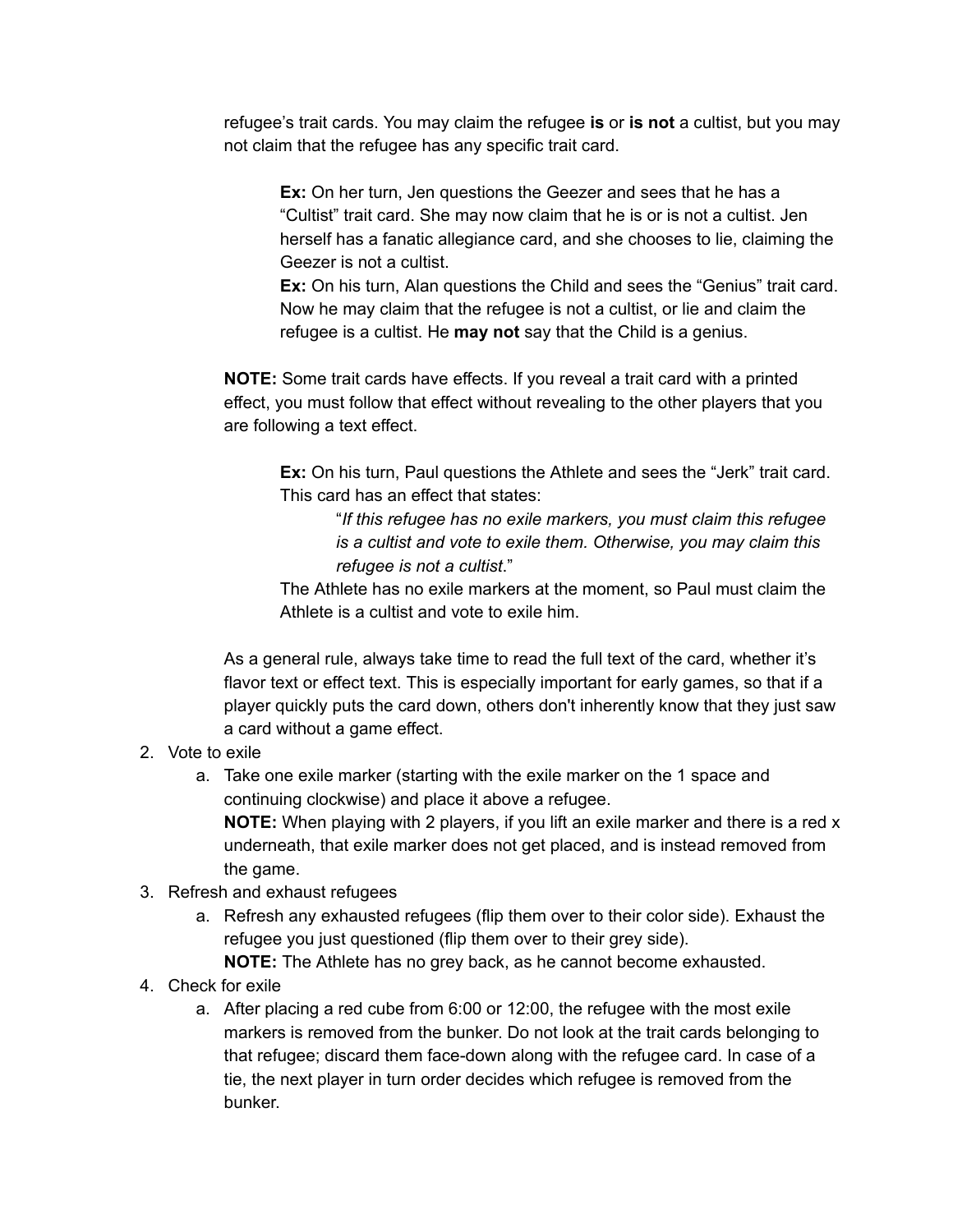**Ex:** After exhausting the refugee she just questioned on her turn, Jen now has to vote to exile a refugee. As it is the sixth turn of the game, she removes the red exile marker from 6:00 on the doomsday clock and places it above the Child. The doomsday clock now reads 6:00, meaning the refugee with the most exile markers is removed. The Child and the Hermit each have 1 exile marker, and the Geezer and Scientist each have 2 exile markers. As there is a tie, the next player (in regular turn order) chooses whether the Geezer or Scientist is removed from the bunker.

## 5. End Turn

a. Play continues with the next player, going clockwise.

## **Endgame:**

After the second refugee has been removed from the bunker, reveal the trait cards under the refugees in the bunker, one at a time. With all of the trait cards revealed, players reveal their allegiance cards and determine who won the game.

If there are no cultists in the bunker, the civilian players win and the fanatic players lose. If there is at least one cultist in the bunker, the fanatic players win and the civilian players lose.

## **Important notes:**

- Hidden Information
	- $\circ$  As previously stated, players may never name a specific trait card that they have viewed, but can only claim the refugee **is** or **is not** a cultist.
	- By extension, players can't say which traits they haven't seen.
	- $\circ$  Players may speculate as to which refugees may have which cards and what outcomes that could result in, but players should limit speculation towards refugees whom they have little to no information regarding.
	- Players are encouraged to discuss and try to influence other's decisions on which refugees to vote to exile.
- Player Allegiances
	- As previously stated, a player may never reveal their allegiance card. However, this does not mean a fanatic player has to keep up appearances and help the civilians throughout the duration of the game. In many cases, fanatic players may take actions that effectively reveal them to be fanatics. This is fine and can be a viable strategy.
	- $\circ$  Part of playing as a fanatic is being able to identify the tipping point of when openly acting against the civilians is most beneficial. Good luck!
- Ruling priority
	- A player's identity card takes priority over a refugee effect as well as a trait card effect.
	- A refugee effect takes priority over a trait card effect.